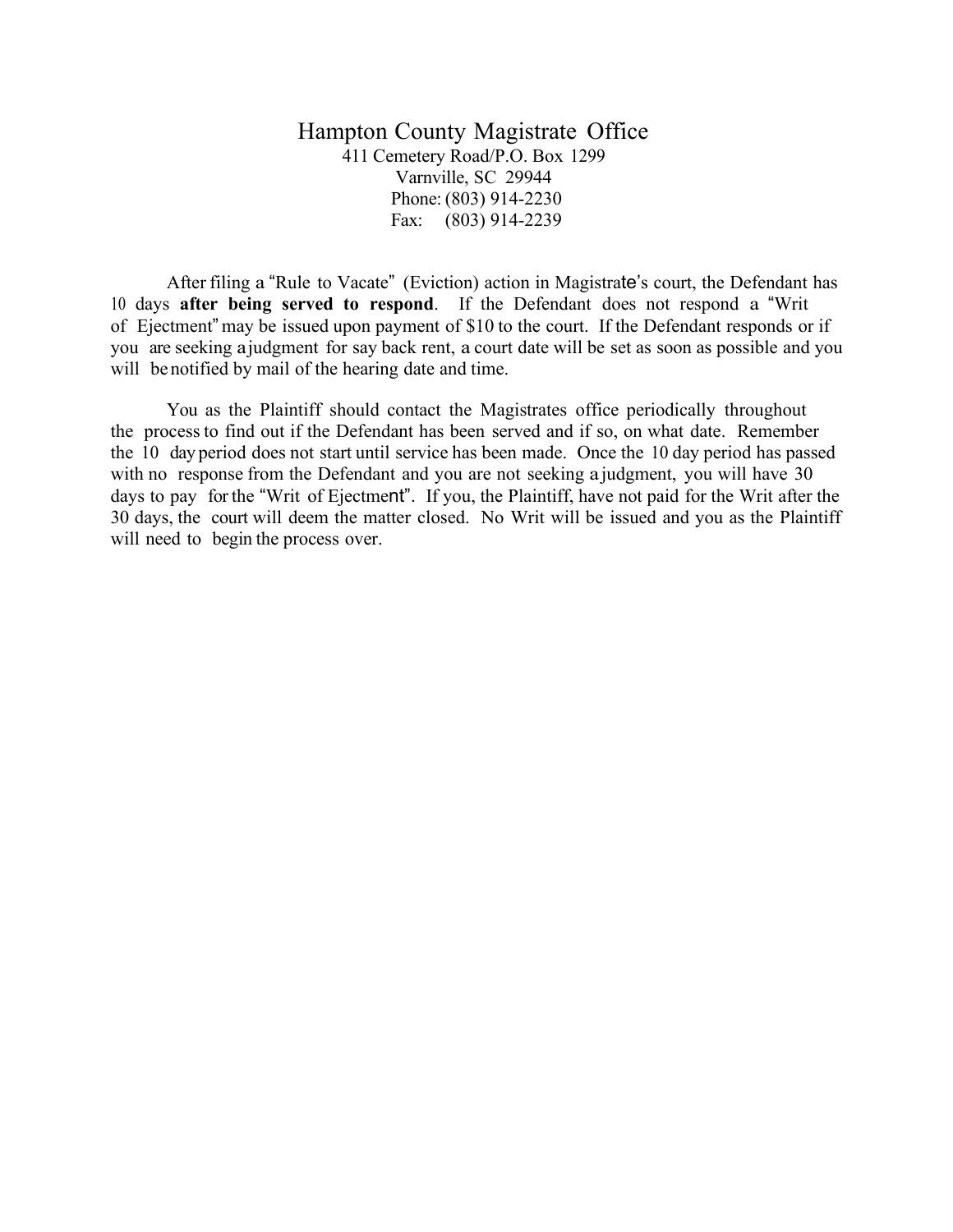## Plaintiff's Directions for Filing an Ejectment

- 1.) Complete the application for ejectment.
- 2.) Submit three copies of application, lease and/or 30 day notice to vacate upon filing the application of ejectment form with the court. You will need to send the 30 day notice to the defendant by certified/return receipt mail.
- 3.) Receive a receipt. A case number will be printed on the bottom of the receipt. Please make a note of this number; it is how your case is filed, located and identified.

Plaintiff/Landlord must have written a lease or rental agreement to file for eviction. If no lease exists, but a verbal agreement does, the plaintiff/landlord must give the defendant/tenant thirty (30) days written notice to vacate the premises and attach a copy of the written letter that was served on the defendant/tenant to vacate.

Below is the procedure that is followed when papers are brought into this office.

- 1.) The papers are processed and served by our local sheriff's department. When the defendant is in receipt of the papers he/she must vacate the premises or that appears on the rule to show cause hearing form.
- 2.) The landlord must notify the court if the defendant/tenant has vacated the premises or for whateverreason the case should be dismissed by putting your response in writing. If the defendant/tenant does not vacate, the plaintiff/landlord must appear at the rule to show cuase hearing.

When filing, if the place of employment is known please document it on the form under application of ejectment.

If the above steps and directions are followed as instructed itwill assure amore efficient system and court process.

Ifis also very important for you the plaintiff/landlord to keep up to date with your eviction. When this form is submitted with the filing and services fees it also has to be notarized.

Make checks payable to Magistrate Court.

Filing Fee: \$45.00 Writ Fee: \$10.00

Hampton County Magistrate Office P.O. Box 1299 Varnville, SC 29944 Phone: (803) 914-2230 Fax: (803) 914-2239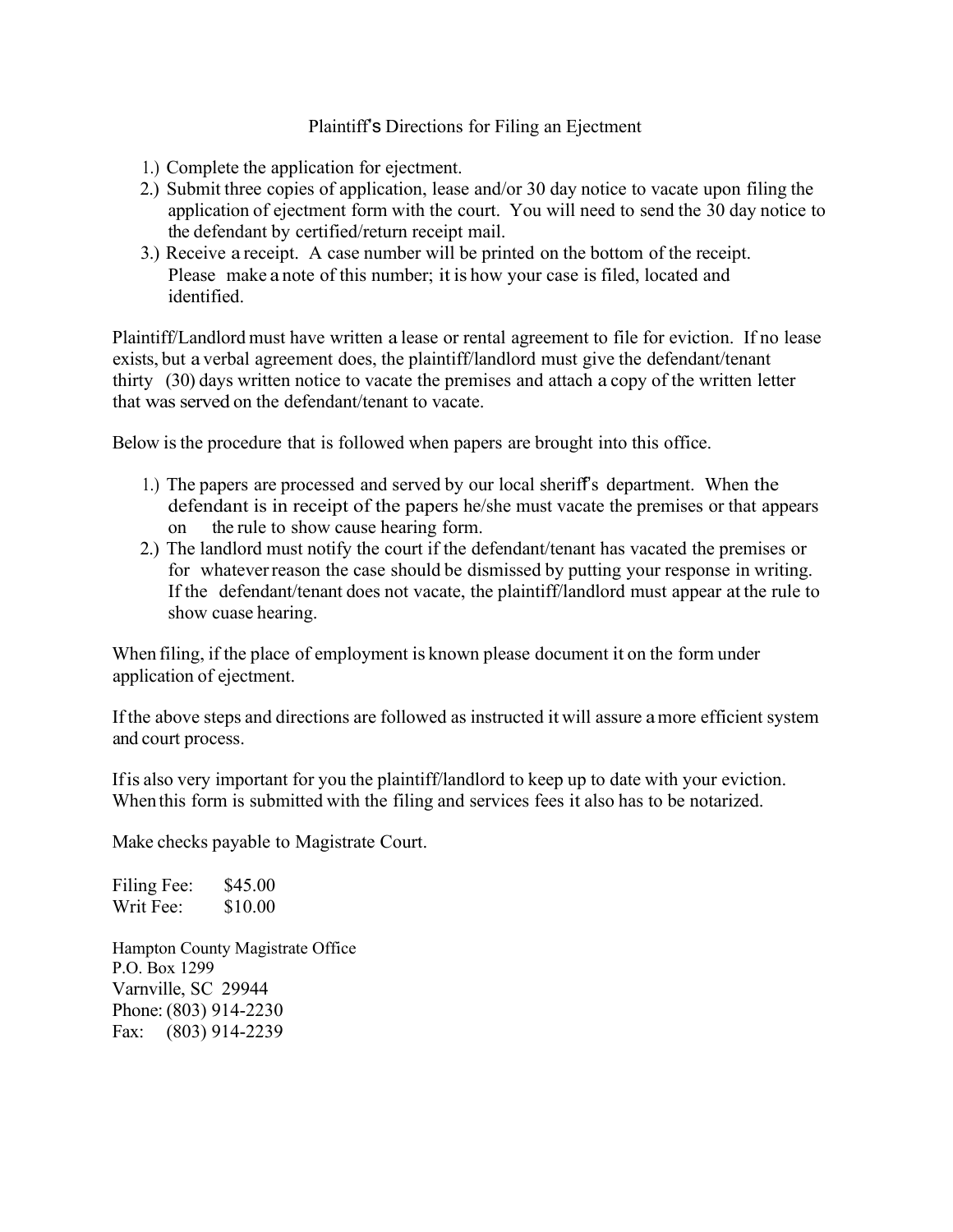## Rule to Vacate General Procedures

Once the application for ejectment is filed with the \$45.00 fee, the Sheriff's Department will attempt to serve the "Rule to Vacate" to the tenant three times, with the attempts separated by at least 24 hours.

Ifat any point in the process the arrears are paid in full and you do not wish to evict the tenant or the tenant vacates, the Court should be notified in writing of such. (Fax (803) 914-2239)

If the tenant is personally served, the paperwork will return to the court upon which your case is scheduled for court.

At this time, if both you and the tenant appear for court, you complete a signed agreement with the tenant for the amount and date of payment to be made. If the tenant does not follow the agreement, you may file to proceed to the FINAL STEPS in the eviction process.

- A. If both you and the tenant appear for court, you also have the option of a hearing before the Judge.
- B. If you appear for the court and your tenant does not, you may complete an Affidavit and file for the final step.
- C. If you do not appear for court and the tenant does or does not appear, the case is generally dismissed.

Ifthe tenant is not personally served, the process server will post the "Rule to Vacate" on the door each time he attempts service. When the "Rule to Vacate" isreturned to the court, the tenant will be informed by certified mail. Sometimesthe tenant will vacate; sometimes the tenant will contact our office. Upon contact, a court hearing date is scheduled. If the tenant does neither of these, you must wait the 10 days for the date that the "Rule to Vacate" is mailed before the final steps may be done.

Final step is the "Writ of Ejectment". The deputy will serve or post the "Writ of Ejectment" with a 24-hour notice to the tenant to vacate. The deputy will telephone you to see if indeed the tenant vacated and if not, will schedule with you a date and time to do a setout. The deputy does not move furniture; he/she is there to supervise the property of the tenant. The filing fee for a Writ is \$10.00. An Affidavit of Landlord is to be completed at the time of filing. Plaintiff must contact the Sheriff's Department to set up a time to serve Writ.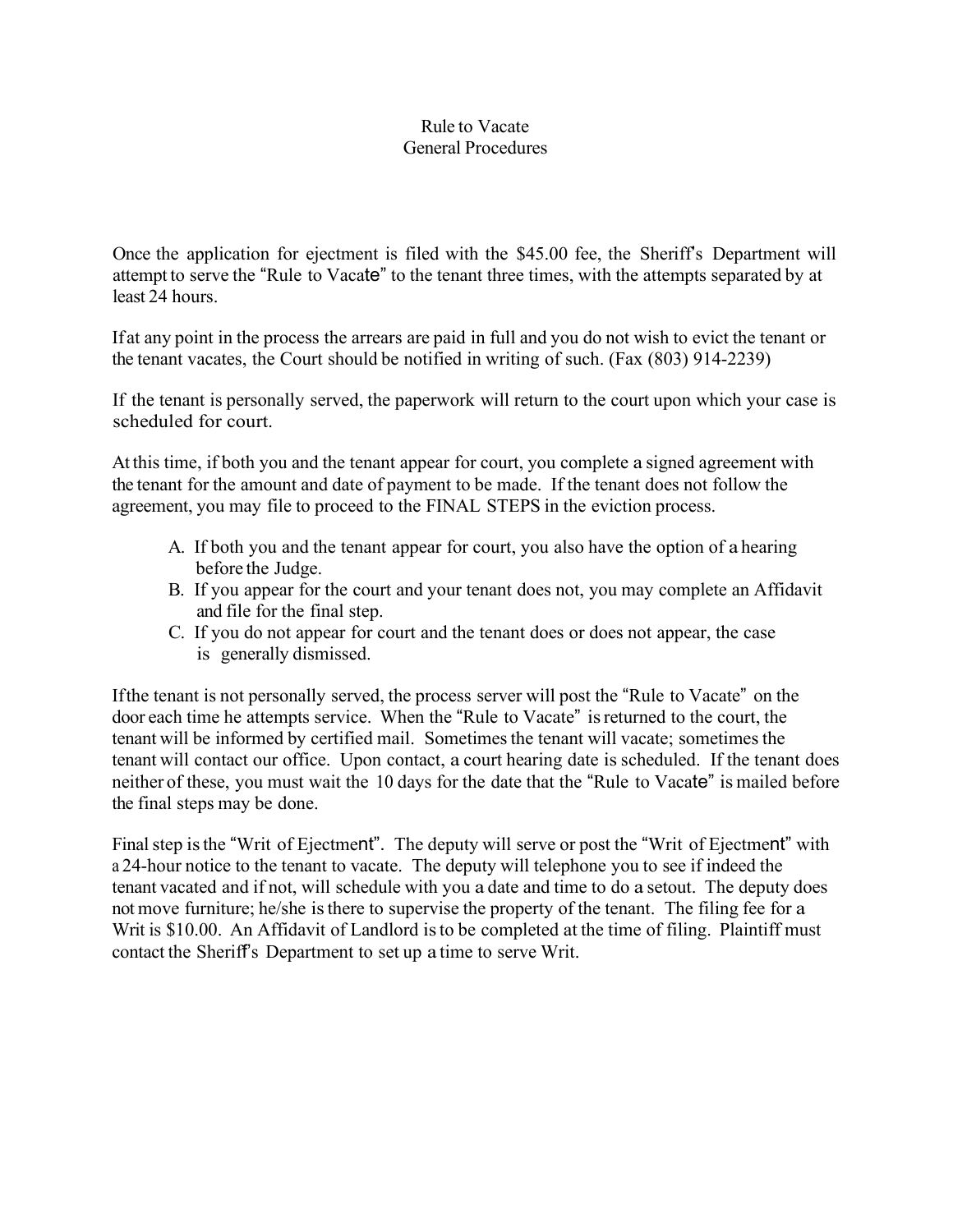## Plaintiff's Notice to Tenant Regarding Eviction Action

Before filing a "Rule to Vacate", the plaintiff must give the tenant a notice informing that the eviction action will begin if the necessary conditions are not met.

The notice must be certified mail (return receipt) or hand delivered with a witness. Posting a notice on the tenant's door is not considered proper service.

Ifthe notice of non-payment is written in the lease, no other non-payment notice is necessary. Section 27-4-710(B) in the SC Code of Law outlines a proper notice in the lease: "IF YOU DO NOT PAY YOUR RENT ON TIME, THIS IS YOUR NOTICE. If you do not pay your rent within five days of due date, the landlord can start to have you evicted. You will get no other notice as long as you live in this rental unit."

Only one notice of non-payment is necessary during the rental period even if more than one eviction action is initiated.

To count the days, *begin the day after mailing*. (For example, for a 5 day notice for nonpayment of rent: If mailed on Friday, Saturday begins day one and Wednesday would be day five. After five full days, you could begin the eviction action on Thursday). The date in which the tenant signs for the letter is not relevant in considering proper notice being given.

WITH LEASE WITHOUT LEASE

| 5 days  | Non-payment of rent      | 30 day notice |
|---------|--------------------------|---------------|
| 14 days | Lease has been violated  |               |
| 20 days | Tenant at will           |               |
| 30 days | Terms of tenancy is over |               |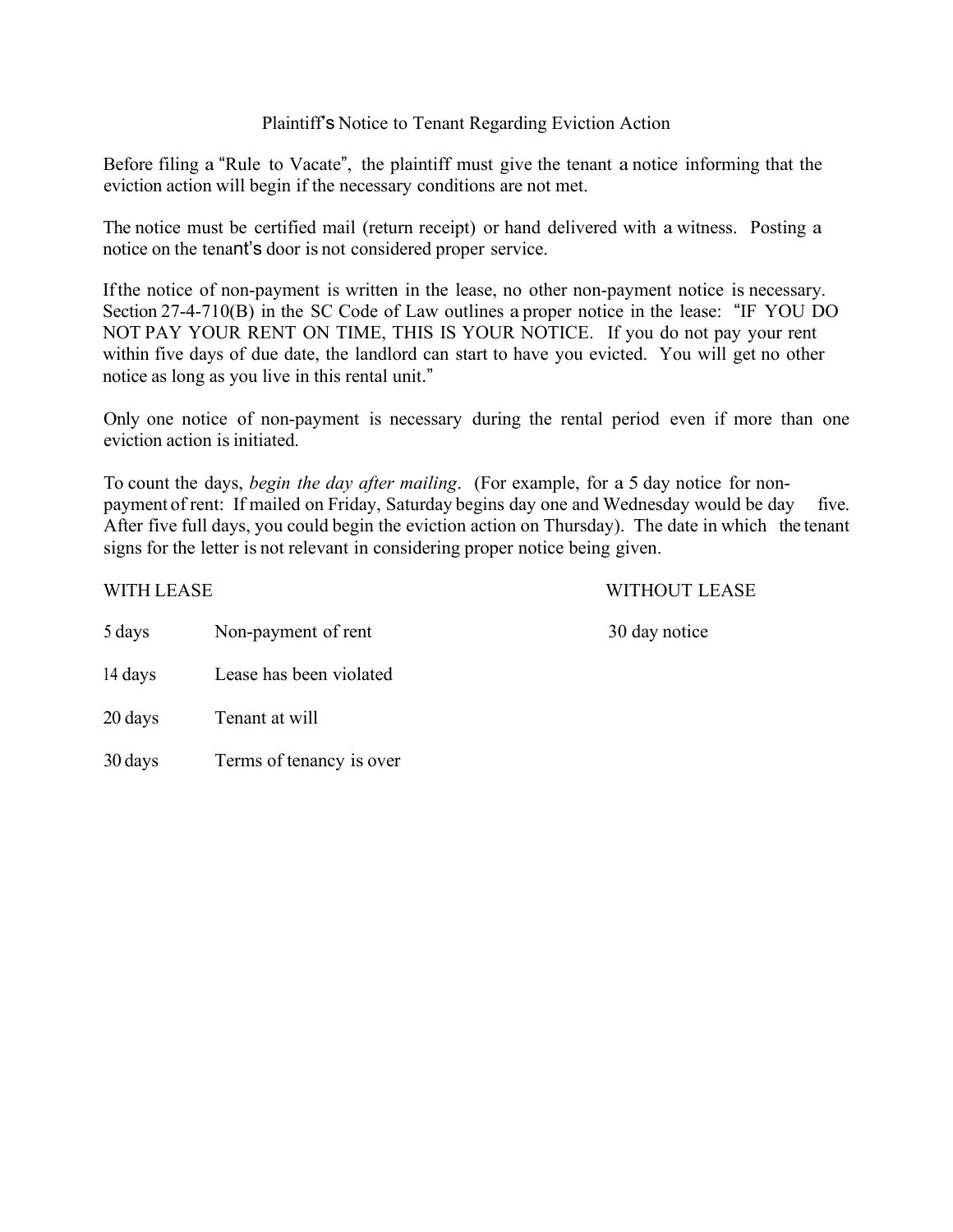| STATE OF SOUTH CAROLINA<br>COUNTY OF                                                                                                                                                                                                                                                       | <b>CIVIL CASE NUMBER</b><br>IN THE MAGISTRATE'S COURT    |
|--------------------------------------------------------------------------------------------------------------------------------------------------------------------------------------------------------------------------------------------------------------------------------------------|----------------------------------------------------------|
| PLAINTIFF(S)<br>VS.<br>DEFENDANT(S)                                                                                                                                                                                                                                                        | <b>APPLICATION FOR</b><br><b>EJECTMENT</b><br>(Eviction) |
| landlord-lessor of premises within the jurisdiction of Magistrate<br>which is described as: (address and description of premises – apartment, house, etc.)<br>I further state that, with regard to the above described premises, a landlord-tenant relationship                            | plaintiff in this action, state that I am the            |
| Grounds for this ejectment are one or more of the following:<br>$\Box$ The tenant fails or refuses to pay the rent when due or when demanded; or<br>$\Box$ The term of tenancy or occupancy has ended; or<br>$\square$ The terms or conditions of the lease have been violated as follows: |                                                          |
| SWORN to and Subscribed before me<br>This $\_\_\_\_$ day of $\_\_\_\_\_$ , 20 $\_\_\_\_\$ .<br>Magistrate or Notary Public for South Carolina<br>My Commission expires:                                                                                                                    | PLAINTIFF (of his attorney)                              |